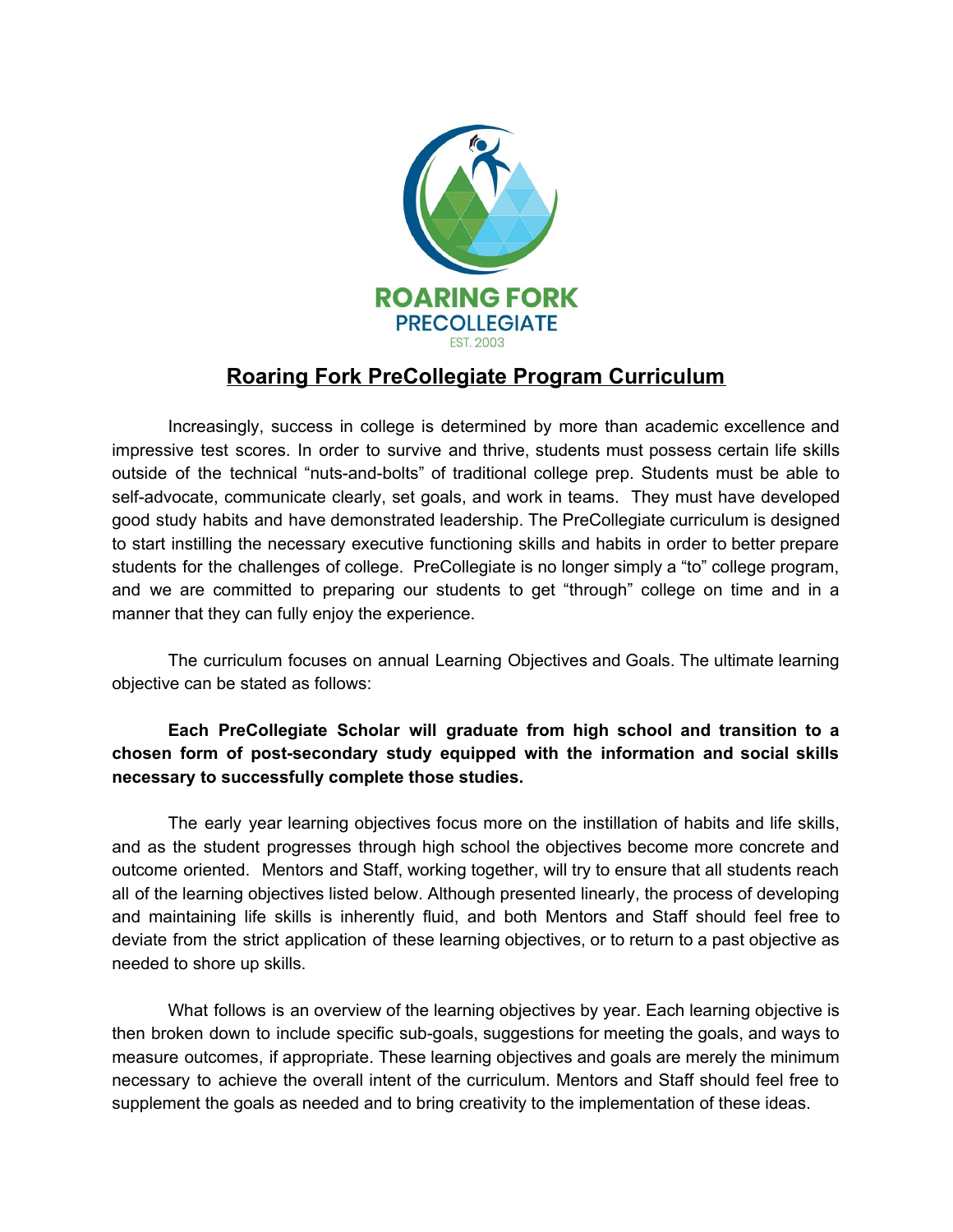## **SEVENTH AND EIGHTH GRADE: THEMES: Trust, team building, setting expectations.**

## LEARNING OBJECTIVES:

- 1. Set norms and group expectations.
- 2. Begin creating a team environment.
- 3. Introduce the importance of grades, study skills and habits.
- 4. Discuss and model effective communication and interpersonal skills.

**\_\_\_\_\_\_\_\_\_\_\_\_\_\_\_\_\_\_\_\_\_\_\_\_\_\_\_\_\_\_\_\_\_\_\_\_\_\_\_\_\_\_\_\_\_\_\_\_\_\_\_\_\_\_\_\_\_\_\_\_\_\_\_\_\_\_\_\_\_\_\_\_\_\_\_\_**

- 5. Introduce concept of goal setting.
- 6. Begin exploration of career interest.
- 7. Introduce value of civic responsibility/community service.
- 8. Discuss early college awareness and college attendance expectation.
- 9. Discuss what it means to be a "first generation" college student.
- 10. Introduce concept of transition to high school and discuss challenges.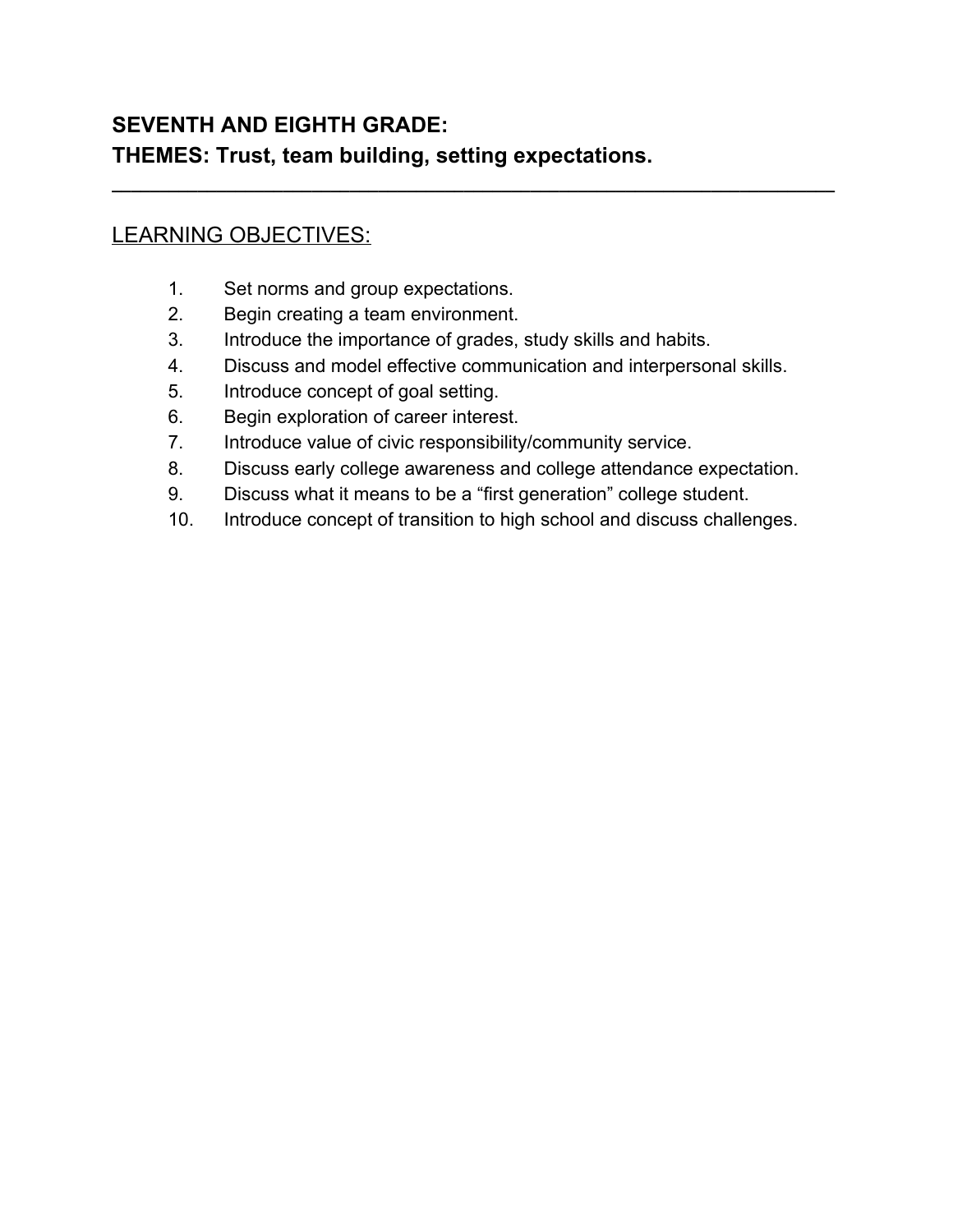## LEARNING OBJECTIVES:

- 1. Discuss issues with the transition to high school.
- 2. Reconnect as a group and revisit norms and expectations.

 $\overline{\phantom{a}}$  , and the contribution of the contribution of the contribution of the contribution of the contribution of the contribution of the contribution of the contribution of the contribution of the contribution of the

- 3. Reiterate importance of grades and introduce concept of cumulative GPA.
- 4. Set academic goals for the year.
- 5. Work on establishing good study habits and skills.
- 6. Discuss how to talk to teachers and to seek out extra help and support.

7. Encourage extracurricular activities and discuss how to get involved in school and community.

8. Continue early college awareness, expand on personal choice based on current interests.

9. Build a system to track accomplishments/awards for resume and applications.

10. Prepare for and attend CMC summer program.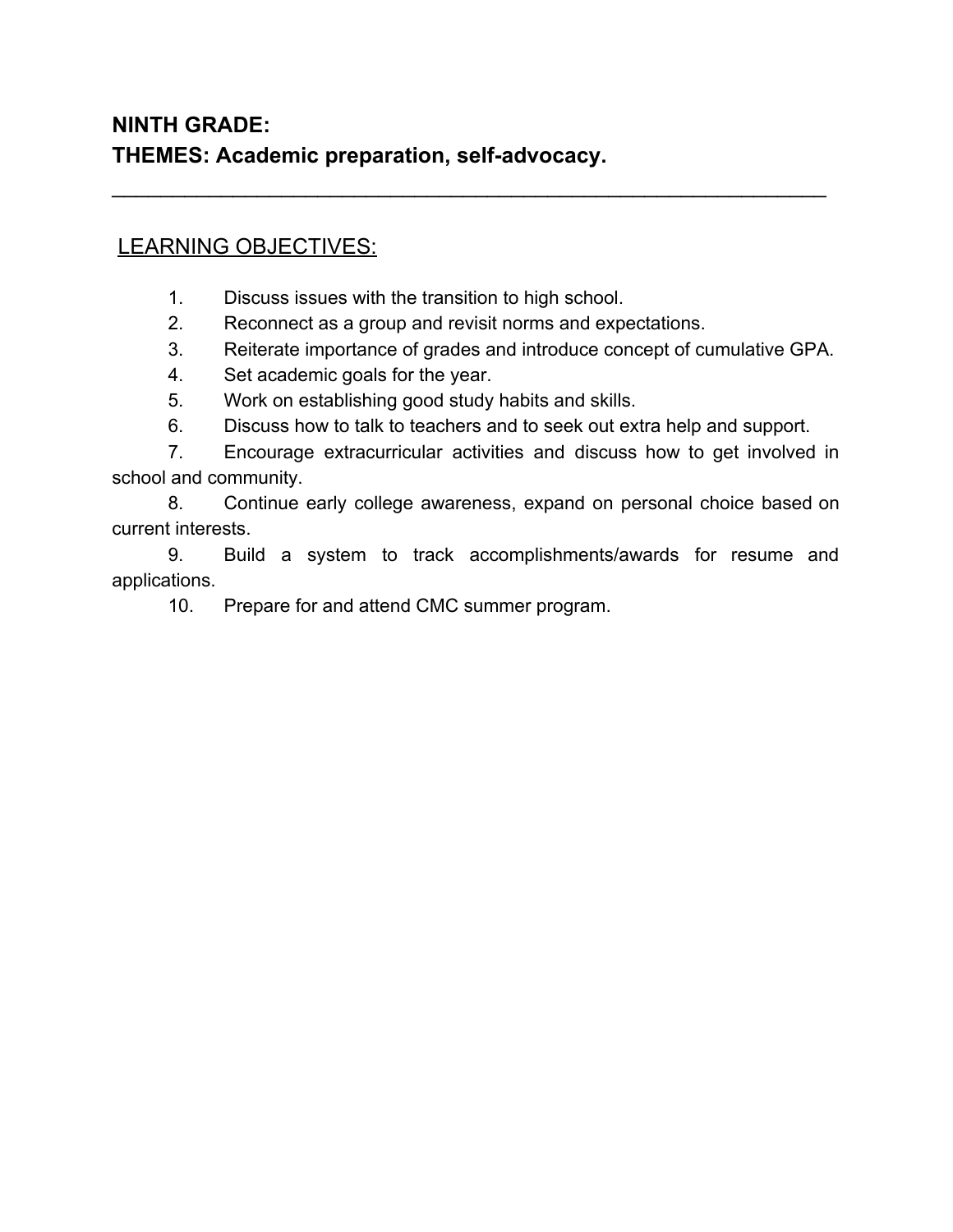### **TENTH GRADE:**

**THEMES: Early college planning, identifying strengths and weaknesses, expanding options.**

**\_\_\_\_\_\_\_\_\_\_\_\_\_\_\_\_\_\_\_\_\_\_\_\_\_\_\_\_\_\_\_\_\_\_\_\_\_\_\_\_\_\_\_\_\_\_\_\_\_\_\_\_\_\_\_\_\_\_\_\_**

### LEARNING OBJECTIVES AND GOALS:

1. Develop a formal resume.

2. Identify specific year goals to address perceived weaknesses in resume with a focus on extracurriculars, community service, and leadership.

3. Set academic goals for the year.

4. Discuss aggressive pre-college track courses including dual credit and AP.

5. Continue work on self-advocacy with teachers/adults and seeking out support systems.

6. Introduce importance of standardized testing; Scholars will be taking the PSAT 10 in school in April. PSAT test prep is available to all students through Khan Academy.

7. Discuss current career interests and how that relates to college choice and choice of major.

8. Reflect/revisit what it means to be a "first-generation" college student and how it has changed since middle school.

9. Set specific summer goals and develop a written and approved summer plan in lieu of formal summer program.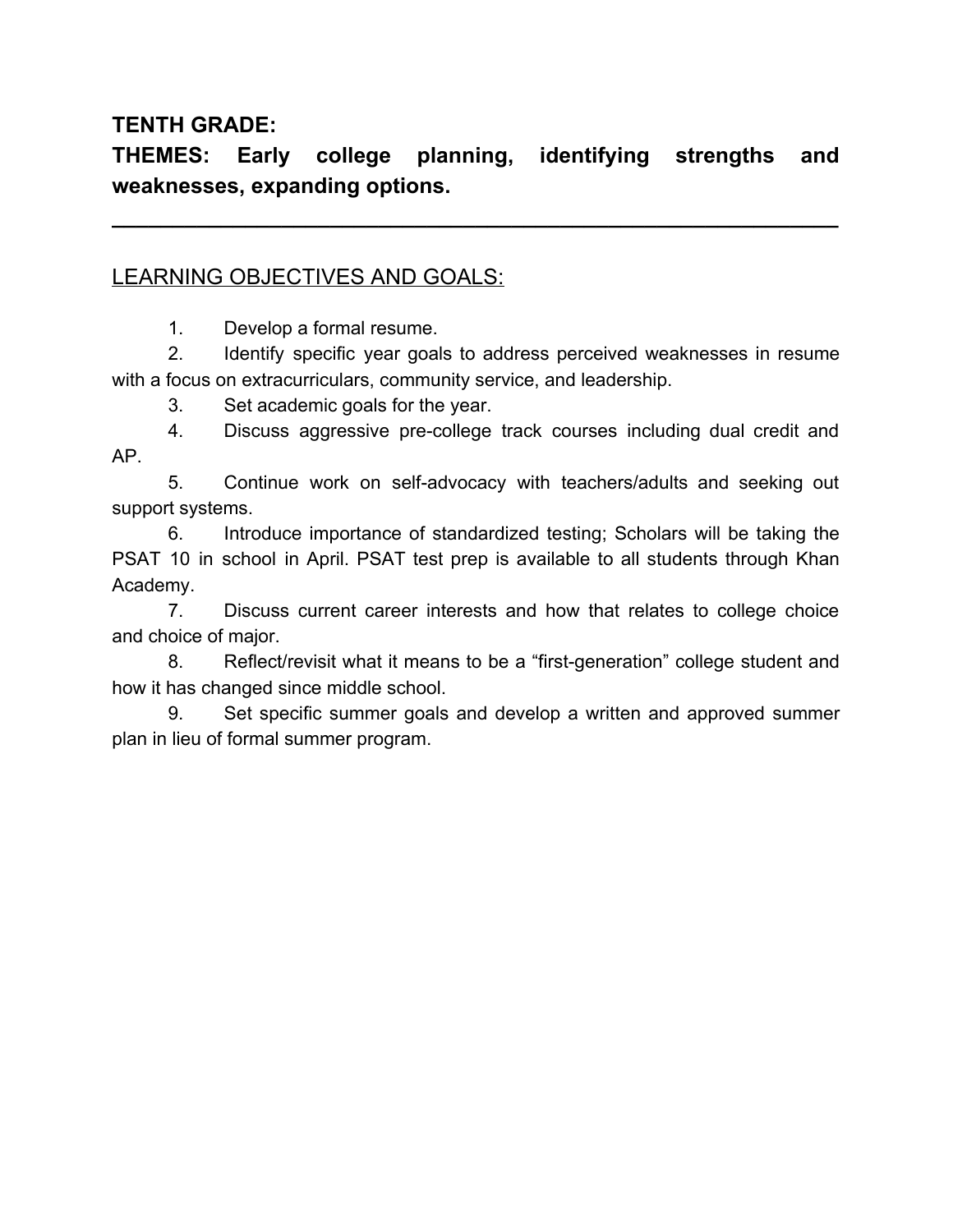# **ELEVENTH GRADE THEMES: College lists, SAT Prep.**

### LEARNING OBJECTIVES AND GOALS:

1. Set academic goals for the year, review/confirm that they are on track to meet high school graduation & college admission requirements.

3. Attend Western Slope College Fair if the student has not done so previously.

4. Review/prepare for college entrance exam(s) (PSAT/NMSQT in the fall, SAT in the spring): attend prep classes offered by PreCollegiate.

5. Scholars are expected to take 2-3 SAT tests prior to the CU Summer Program.

6. Update resume, identify any weaknesses and develop a plan to address those concerns.

7. Develop preliminary college list with 5-10 schools and a mix of in and out of state choices.

8. Begin discussion with family concerning financing college and tax preparation for the FAFSA or other financial aid applications.

9. Set specific summer goals and develop a summer plan to help fill resume gaps.

10. Prepare for and attend CU summer program.